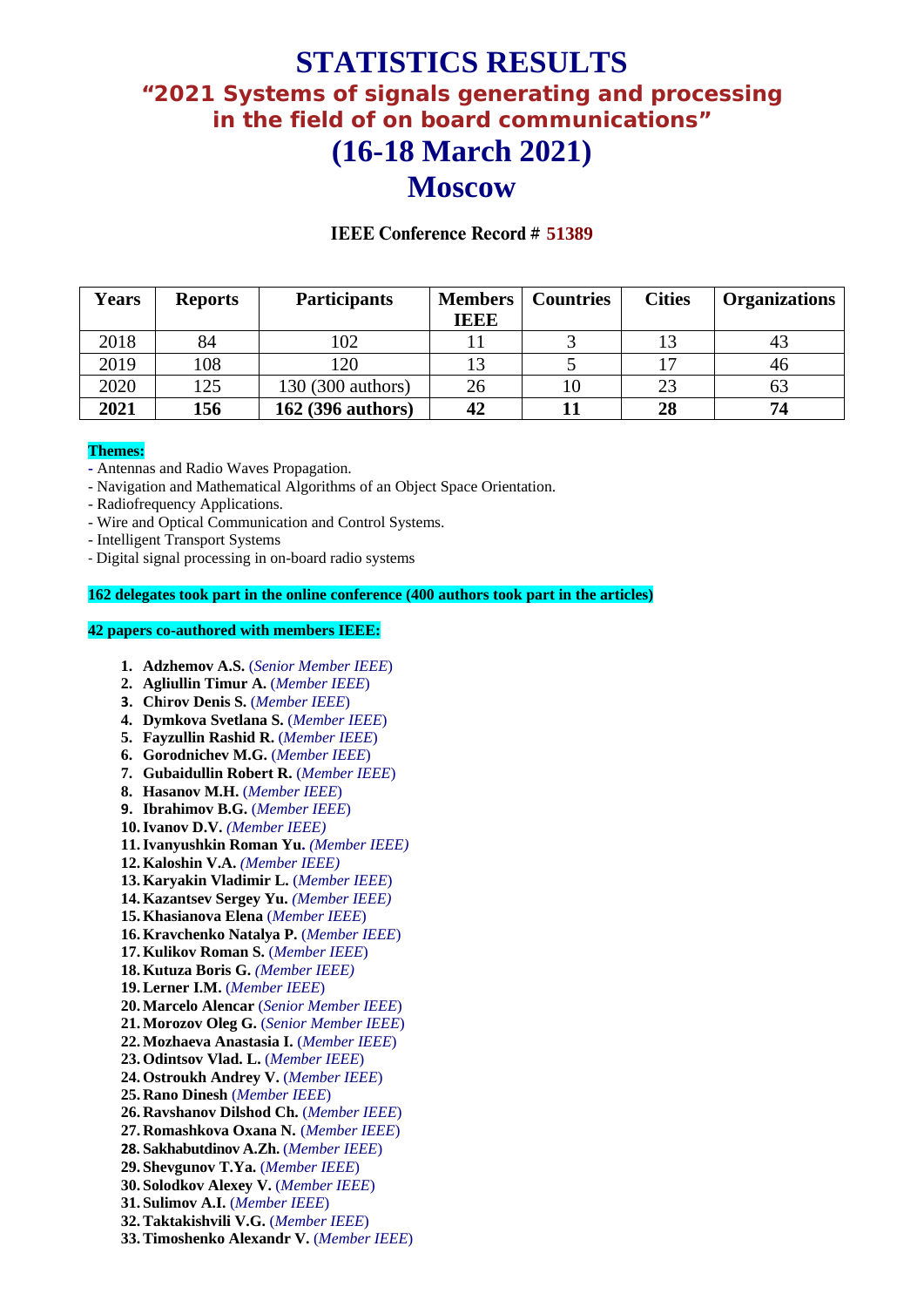- **34. Varlamov Oleg V.** (*Member IEEE*)
- **35. Vasilets Alexandr A.** (*Member IEEE*)
- **36. Vladyko A.G.** *(Member IEEE)*
- **37. Volkov Alexey S.** (*Member IEEE*)
- **38. Volovach Vladimir I.** (*Member IEEE*)
- **39. Voronova L.I.** *(Member IEEE)*
- **40. Yashina Marina V.** (*Member IEEE*)
- **41. Yelizarov A.A.** (*Member IEEE*)
- **42. Yury V. Kuznetsov** (*Senior Member IEEE*)

#### **74 organizations took part in the conference:**

- *1. Academician A. L. Mints Radiotechnical Institute, Moscow, Russia*
- *2. Architectural Bureau A1 LLC, Saint Petersburg, Russia*
- *3. Azerbaijan Technical University, Baku, Azerbaijan*
- *4. Belgorod State Technological University named after V.G.Shoukhov, Belgorod, Russia*
- *5. BGОptics, Moscow, Russia*
- *6. Bunin Yelets State University, Yelets, Russia*
- *7. Central Research Institute of Communications, Moscow, Russia*
- *8. FBU «Tul'skiy TSSM», Tula, Russia*
- *9. Federal Research Center "Computer Science and Control" of Russian Academy of Sciences, Moscow, Russia*
- *10. Financial University under the Government of the Russian Federation, Moscow, Russia*
- *11. HF Communication, Omsk, Russia*
- *12. HSE University, Moscow, Russia*
- *13. Institute for Advanced Studies in Communications, Bahia, Brazil*
- *14. Institute of Machines Science named after A.A. Blagonravov of the Russian Academy of Sciences, Moscow, Russia*
- *15. Iraqi Technological University, Baghdad, Iraq*
- *16. IRIDA, Moscow, Russia*
- *17. JSC Company RNT, Moscow, Russia*
- *18. Kazan Federal University, Kazan, Russia*
- *19. Kazan National Research Technical University n.a. A.N. Tupolev – KAI (KNRTUKAI), Kazan, Russia*
- *20. Kazan National Research Technological University, Kazan, Russia*
- *21. Kotelnikov Institute of Radioengineering and Electronics (IRE) of Russian Academy of Sciences, Moscow, Russia*
- *22. Lomonosov Moscow State University, Moscow, Russia*
- *23. MIET National Research University of Electronic Technology, Moscow, Russia*
- *24. Military Space Academy named after A.F.Mozhaisky, St. Petersburg, Russia*
- *25. MIREA – Russian Technological University, Moscow, Russia*
- *26. MoscowAutomobile andRoad Construction StateTechnicalUniversity (MADI),Moscow,Russia*
- *27. Moscow Aviation Institute (National Research University), Moscow, Russia*
- *28. Moscow Institute of Physics and Technology (National Research University), Moscow, Russia*
- *29. Moscow Polytechnic University, Moscow, Russia*
- *30. Moscow State Technical University named after N.E. Bauman (National Research University), Moscow, Russia*
- *31. Moscow Technical University of Communications and Informatics, Moscow, Russia*
- *32. Municipal educational institution Tomilinskaya SES № 19, Moscow, Russia*
- *33. NAMI Russian State Scientific Research Center, Moscow, Russia*
- *34. National Institute Radio and Infocommunication Technology, Moscow, Russia*
- *35. National Research University – Higher School of Economics, Moscow, Russia*
- *36. National Research University "Moscow Power Engineering Institute", Moscow, Russia*
- *37. National Research University MPEI, Moscow, Russia*
- *38. National Research University of Electronic Technology, MIET, Moscow, Russia*
- *39. NorthEastern Federal University (NEFU), Yakutsk, Russia*
- *40. OJSC NIRITXINWEI Telecom Technology (NXTT), Moscow, Russia*
- *41. OOO NII ITS, Moscow, Russia*
- *42. Orel State University, Orel, Russia*
- *43. P.G. Demidov Yaroslavl State University, Yaroslavl, Russia*
- *44. PJSC «NPO «Almaz» named after academician A.A. Raspletin, Moscow, Russia*
- *45. Povolzhskiy State University of Telecommunications and Informatics, Samara, Russia*
- *46. Radio plant named after A.S. Popov, Omsk, Russia*
- *47. RRDI for Cable Industry, Moscow, Russia*
- *48. Russian Customs Academy (RTA), Lyubertsy, Russia*
- *49. Russian New University, Moscow, Russia*
- *50. Russian State Agrarian University – Moscow Timiryazev Agricultural Academy, Moscow, Russia*